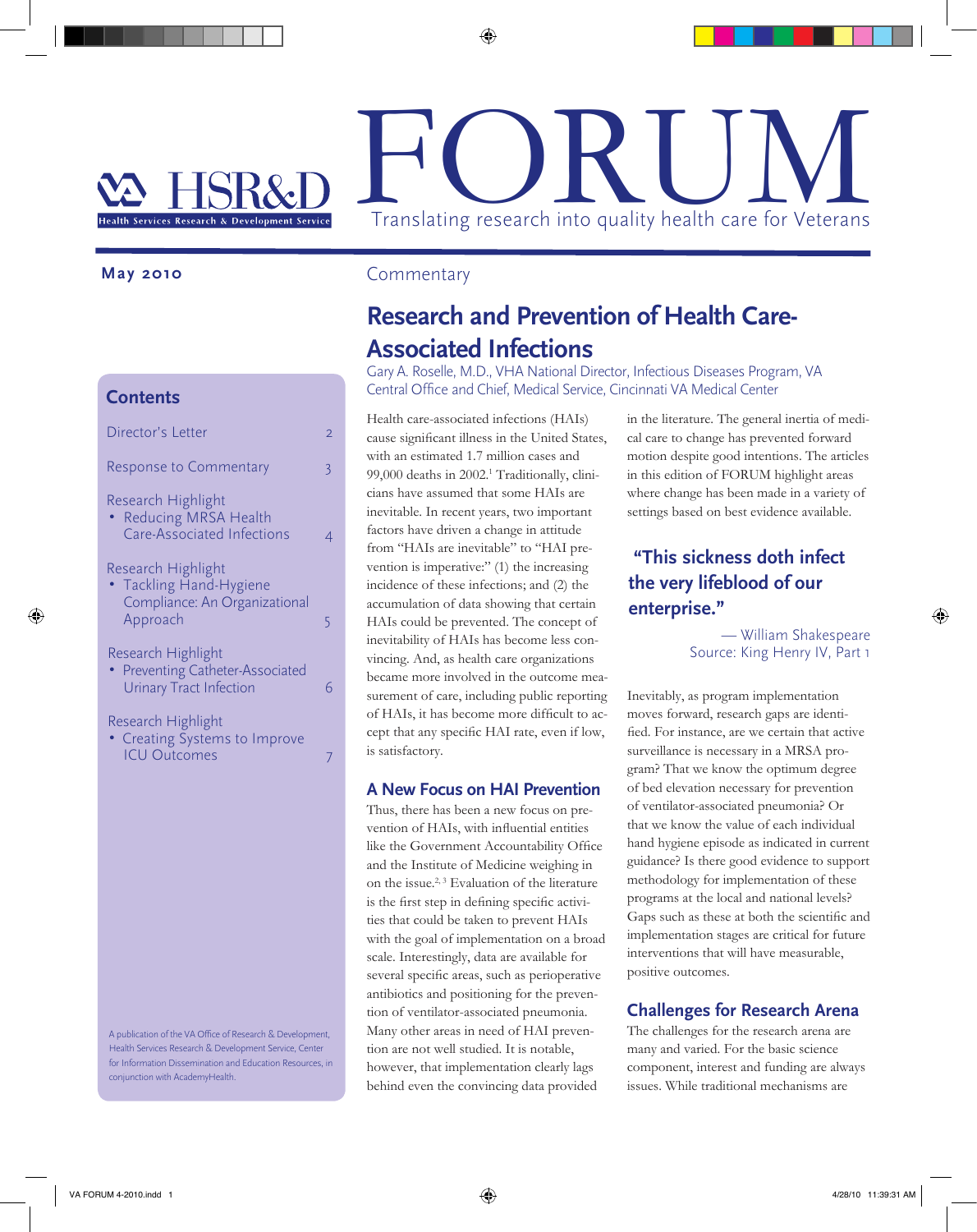

#### **Director's Letter**

HSR&D is uniquely positioned to facilitate the implementation of evidence-based research into policy and clinical practice. This is the core of HSR&D's mission. Engagement of stakeholders (i.e., field and VA Central Office (VACO), operations and managers, patient care staff, and Veterans), as appropriate, early in the research process is key to the success of this mission.

Input from stakeholders can be invaluable, initially when conceiving a research project, and subsequently to facilitate its eventual implementation and systematization. A first step is to determine, given the nature and scope of the project, who at a particular medical center, Veterans Integrated Service Network (VISN), or in VACO may be interested in providing input. As an example, in the article by Jain and Evans in the current issue of FORUM, a research project related to MRSA infections must acknowledge VHA's current MRSA Prevention Program, and possibly incorporate developing programmatic policies and procedures into the project's research goals. For other articles in this issue, the project that involved hand washing (Lukas and Petzel) and the project addressing prevention of catheter-associated urinary tract infections (Render, Hasselbeck, and Almenoff) would likely involve different sets of stakeholders.

As the research project progresses, to maintain engagement, researchers should periodically update VHA stakeholders. Finally, as the project nears completion, researchers should consider next steps. For example, how likely is a successful research intervention to be sustained following the research project's conclusion? What additional research may be required? Are the project's research results sufficiently significant to warrant a subsequent broad implementation project? Who is responsible for the next steps? Even if the particular research team will not pursue a related project, a responsibility remains to support follow-up efforts. Because VHA is an integrated health care system, peer reviewed publications are required but not sufficient.

There are many stages of a research endeavor. Each stage can benefit from stakeholder counsel and expertise. While it may take considerable effort to identify the most relevant stakeholders and maintain contact, benefits can be immeasurable. The VA research community provides a wealth of collaborative opportunities, which I strongly urge all researchers to consider when planning their research projects.

Seth A. Eisen, M.D., M.Sc. Director, HSR&D

available for the molecular epidemiology components of antibiotic resistance and infection prevention, funding for the large studies necessary with regard to implementation may be more difficult. Since most HAIs are low-incidence events, most studies need to be large enough to have sufficient power to show a difference based on standard study protocols. Such studies do

not generally have a natural home in granting agencies. Also, since the studies would involve large numbers of patients, often at many hospitals, the problem of consent becomes critical. For instance, if a VA study divided the country into two regions – calling for active MRSA surveillance in one region and no active surveillance in the other (a control group) – would each patient making up the nearly 600,000 annual admissions to VA facilities need to sign an individual consent form?

Another challenge is defined in attempts to translate research data into implementation strategies. For instance, is it better to initiate change through direct orders, appeal to the intellectual and analytical strengths of the caregivers, or just deal with top management concerning the hazards of not preventing HAIs? Is there a need for input from human factors researchers, anthropologists, and psychologists in addition to the traditional health care groups in order to effect change? How do we deal with conflicting or incomplete data since clear best practice evidence may not exist for all things that may need to be tested or implemented? Can modeling be used to complement fuzzy data?

There are many challenges to improving the care of patients with particular emphasis on prevention of HAIs. We should, however, be optimistic that advances are being made through numerous efforts such as those highlighted in this newsletter – patient care is improving, and many individual patients are not suffering morbidity and mortality related to HAIs. With the emphasis in the Secretary's transition initiatives on Veterancentric care that incorporates preventing health care-associated complications, this is the perfect opportunity for VA to stay in the forefront of the scientific knowledge base underlying guidance and implementation for prevention of health care-associated infections.

- 1 Klevens RM et al. "Estimating Health Care-Associated Infections and Deaths in U.S. Hospitals, 2002." *Public Health Reports 2007*; 122:160-6.
- 2 U.S. Government Accountability Office. *Health Care-Associated Infections in Hospitals: Leadership Needed from HHS to Prioritize Prevention Practices and Improve Data on These Infections*. April 16, 2008. GAO-08-673T.
- 3 Institute of Medicine. "Report Brief: Initial National Priorities for Comparative Effectiveness Research." June 2009.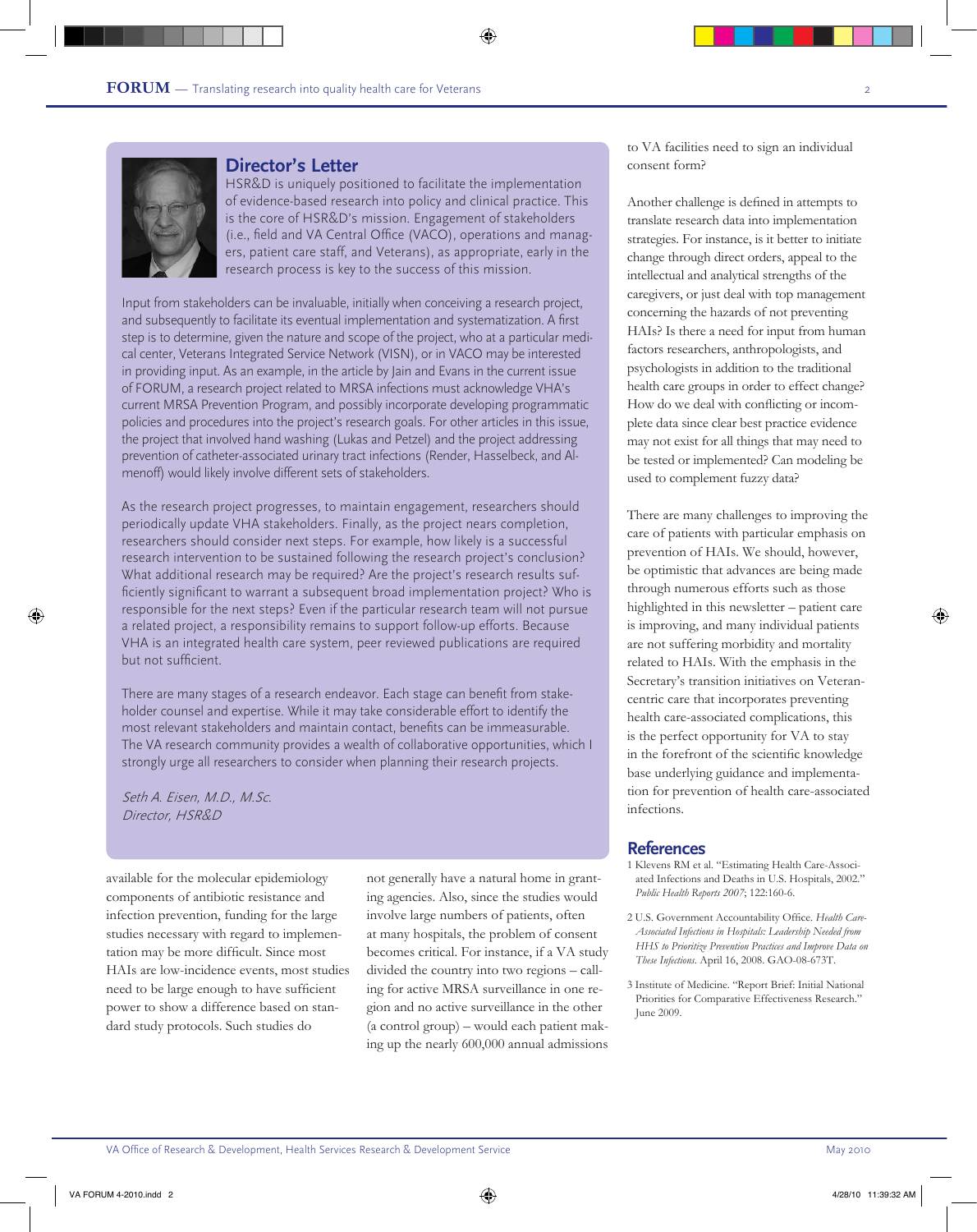# Response to Commentary

# **Crucial Opportunities for Addressing HAIs**

Bradley N. Doebbeling, M.D., M.Sc., Senior Investigator, VA HSR&D Center on Implementing Evidence-Based Practice, Indianapolis, Indiana

I appreciate Dr. Roselle highlighting the pervasiveness of HAIs, thus demonstrating their critical importance and the need for both implementation and further research. I share his conviction that HAIs have finally gained the national attention of the public, policymakers, Congress, and funding agencies. This is a promising time when funding is finally being targeted to address questions of comparative effectiveness, including the broader definition favored by VA and AHRQ, which includes issues related to delivery systems, implementation, and reengineering.

As Dr. Roselle points out, HAIs are not unavoidable. HAIs are due to the practices and behaviors of everyone in health care settings. A complex adaptive systems framework suggests the concept of emergence. We find that success at one level precipitates new challenges at the next level. As effective programs develop and become systematized, just as in ecocycles, there is a creative destruction or reorganization phase.<sup>1</sup>

Hospitals that have tackled HAIs as an organizational change challenge – rather than continuing to delegate HAIs to the infection control program – are those that have seen dramatic reductions in MRSA and other HAIs and dramatic improvements in quality in other domains.2 Partnering with facility and VISN leadership, and engaging teams of committed health care staff volunteers in owning, driving, and measuring change is effective, creative, and sustainable.

If anything, now is the time for even greater efforts to bring together operations leaders, clinicians, staff and researchers for more regular conversation, perhaps at regional and national meetings, in order for operations to help focus us on the important clinical and management issues that need further research because they are not easily solvable. VA should find opportunities to bring operations and researchers together, to apply their conceptual frameworks, develop new quick methods and evaluation methodology, and solve key problems for Veterans.

Dr. Roselle points out correctly that many of the specific questions regarding details of policy and how to implement them are not studied and remain open questions. However, the lack of evidence for many interventions should not delay action in improving health care processes and quality. Model health care systems like VA and Intermountain Healthcare have shown the value of focusing on identifying high prevalence conditions, describing variation in processes and eliminating that variation through quality improvement and information solutions. Effective managers do not wait for evidence. There is too much work to be done in transforming our health care systems and much of it needs to be done now.

# **"Strength is derived from unity. The range of our collective vision is far greater when individual insights become one."**

— Andrew Carnegie

I remain impressed that my colleagues in HSR&D have been tackling these difficult problems for a number of years, as the articles here show. In fact, one of the challenges in conducting such research in implementation science and system redesign is that our funding and publishing mechanisms remain too slow to fund thoughtful evaluations of important natural experiments and changes in systems that happen quickly. I agree that there is a keen need for further research in implementation science, effective organizational change strategies, and how to effectively integrate information and communication technology into workflow and practice. Some of the many recent VA innovations in operations – with formation of the VA Systems Redesign Office and Steering Committee, and forming and funding the VA Engineering Resource Centers – are important steps.

Dr. Roselle also highlights that the engagement of other specialties is needed to truly make a difference. The Pittsburgh VAMC showed the value of bringing expertise in engineering and social sciences to bear in driving organizational change to redesign their processes and engage staff hospital wide. I fully agree and have found that bringing informaticists, engineers, cognitive scientists, communications specialists, sociologists, and many other disciplines together to tackle important implementation science problems is not only fulfilling, but brings cutting edge methods to bear and creative solutions to previously "unsolvable" problems.

Further, there is a call for immediate new strategic directions in rethinking how computational technology can best support cognitive processes and decisions in a fundamentally different information system that will make effective, patient-centered care possible.3 The VA Consortium for Healthcare Informatics Research (CHIR) and Veterans' Informatics, Information and Computing Infrastructure (VINCI) are two important, multicenter VA initiatives designed to make electronic health information readily available for quality improvement and research, and fostering collaboration in new ground-breaking approaches not possible outside VA. Our VA informatics colleagues are actively planning the next generation of a new information system for VA.

These new directions for research, operations, care coordination, Office of Health Information (OHI), and all of VA are truly crucial innovations that bring together clinicians, managers, staff, researchers, and trainees to tackle tough problems together. I hope that VA leadership, Office of Research and Development (ORD), and all of us seek crucial opportunities for conversations together, find common ground, and work together collaboratively to design the new VA.

- 1 Frances Westley, Brenda Zimmerman, and Michael Quinn Patton. *Getting to Maybe: How the World has Changed*. Random House Canada, 2006.
- 2 Katherine Ellingson, Nancy Iversen, Jerry M. Zuckerman, et al, for the Positive Deviance MRSA Prevention Partnership. "A Successful Multi-Center Intervention to Prevent Transmission of Methicillin-resistant Staphylococcus aureus (MRSA)." The Society for Healthcare Epidemiology of America (SHEA) 19th Annual Scientific Meeting, March 21, 2009.
- 3 William W. Stead, Herbert S. Lin (eds), Committee on Engaging the Computer Science Research Community in Health Care Informatics. *Computational Technology for Effective Health Care: Immediate Steps and Strategic Directions.* Washington, D.C.: National Academies Press, 2009.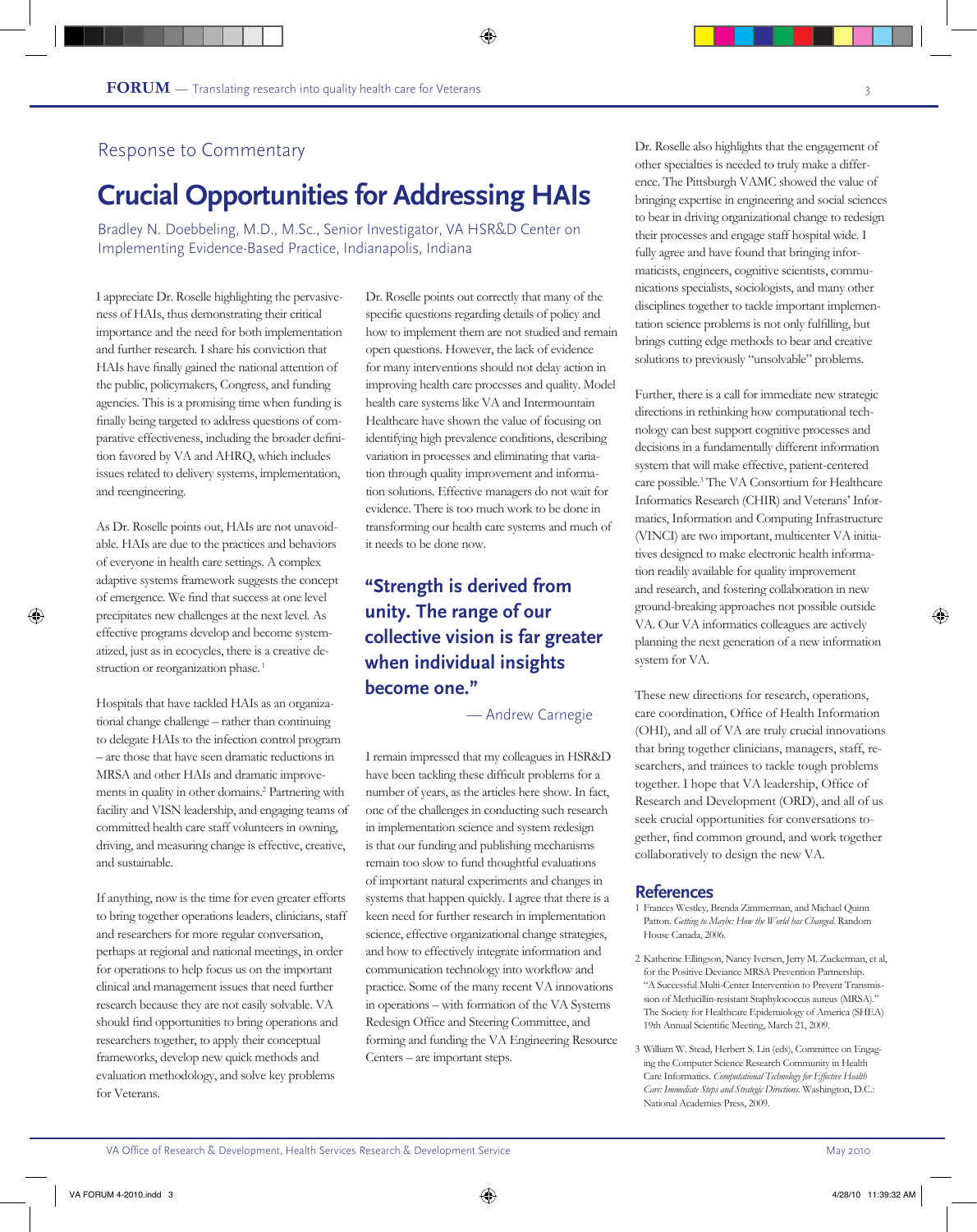# **Reducing MRSA Health Care-Associated Infections**

Rajiv Jain, M.D., Director, VHA MRSA Prevention Program, and Acting Chief Consultant for Medical-Surgical Services in the Office of Patient Care Services, and Martin E. Evans, M.D., Associate Director, VHA MRSA Prevention Program

A 2005 survey conducted by the Centers for Disease Control and Prevention (CDC) found that more than 94,000 patients in the United States developed serious infections from Methicillin-resistant *Staphylococcus aureus* (MRSA) resulting in an estimated 18,650 deaths. This figure was more than the deaths from HIV/AIDS that year. Nationwide, MRSA is the most common cause of ventilator-associated pneumonias and surgical site infections, the fourth most common cause of central line-associated bloodstream infections, and the eighth most common cause of catheter-associated urinary tract infections. MRSA infections have been a growing problem in private and VA medical facilities. Because there are few antibiotics that are effective against MRSA, effective infection prevention and control strategies to prevent the spread of MRSA within health care systems are essential.<sup>1</sup>

#### **Toyota Production System Principles**

In 2002, the VA Pittsburgh Healthcare System (VAPHS) began collaboration with the Pittsburgh Regional Healthcare Initiative and the CDC to adopt the principles of the Toyota Production System (TPS) to reduce transmission of MRSA and MRSA health careassociated infections (HAIs). The approach was piloted on a surgical ward at VAPHS. The key strategies implemented included: (1) surveillance cultures for MRSA on all admissions and discharges; (2) prompt isolation (in contact precautions) of patients found to be colonized or infected with MRSA; and (3) an aggressive hand hygiene training program. Using TPS, MRSA infections on the surgical ward decreased 60 percent over four years. The strategy was expanded to the Surgical Intensive

Care Unit (ICU), where a 75 percent reduction in MRSA HAIs was realized over three years.<sup>2</sup> In 2005, the program was expanded to include all acute care units at VAPHS and reductions of similar magnitude were noted on all acute care units.

The VAPHS experience with TPS showed that health care systems and processes could change with positive outcomes. The model was successful in decreasing MRSA HAI rates; however, application of TPS was resource intensive. In order to expand the program in a cost effective manner, VAPHS explored a process called Positive Deviance (PD), described at www.positivedeviance.org. With PD, "culture change" where infection control becomes everyone's responsibility, was added to the original three strategies to decrease MRSA infections. Active surveillance, contact precautions, hand hygiene, and culture change became known as the "VA MRSA Bundle." Recognizing the success of VAPHS in controlling MRSA HAIs and seeking to validate the process, VA Central Office provided VAPHS with funding to support trials of the MRSA Bundle at other VAs. Thirty-nine VA facilities applied to be b-test sites, and 17 were selected. Six elected to undergo formal PD training. All b-sites agreed to collect MRSA process and compliance data and report through the CDC's National Healthcare Safety Network (NHSN) beginning in October 2006.

The VHA MRSA Program Office, in collaboration with researchers at the Center for Health Equity Research and Promotion (CHERP) based at VAPHS, conducted a qualitative evaluation using in-depth interviews to describe the key strategies and potential pitfalls involved with implementation of the Directive. A majority of the

participants believed that using a cultural transformation approach was necessary for the program to succeed because it allowed staff to buy-in and get involved.<sup>3</sup>

## **VHA-Wide Implementation**

The original plan for VHA-wide implementation was projected to occur in a staged process over two to three years. However, the Secretary of Veterans Affairs visited VAPHS in December 2006, and saw firsthand the success the institution was having in controlling MRSA. Recognizing the importance of MRSA prevention in Veterans' lives, the Secretary released Directive 2007- 002 in January 2007, authorizing implementation of the MRSA Prevention Initiative and all components of the "MRSA Bundle" in one ICU or other high-risk area in all VHA acute care facilities by March 2007. It directed all acute care units to implement the Initiative by December 31, 2007.

Implementation of the MRSA Prevention Initiative in Community Living Centers began in December 2008, with guidelines developed specifically for the homelike setting. Guidelines have also been developed for spinal cord injury units, polytrauma units, inpatient mental health units, and ambulatory care/outpatient settings. By the end of April 2010, the MRSA Prevention Initiative will have been deployed VHA-wide.

Data from the VHA MRSA Prevention Initiative from inception of the program to the present are currently being analyzed. Preliminary results suggest significant changes in MRSA HAI rates in the ICU and non-ICU setting as well as significant decreases in MRSA transmission among patients during their hospital stay.

- 1. Baracco GJ, Muder RR, Jain R. Methicillin-resistant *Staphylococcus aureus*: What's the Big Deal? *Federal Practitioner* 2009; December:41-7.
- 2. Muder RR, Cunningham C, McCray E, et al. Implementation of an Industrial Systems-Engineering Approach to Reduce the Incidence of Methicillin-resistant *Staphylococcus aureus* Infection. *Infection Control and Hospital Epidemiology* 2008; 29:702-8.
- 3. Garcia-Williams AG, Miller LJ, Burkitt KH, et al. Beyond beta: Lessons Learned from Implementation of the Department of Veterans Affairs MRSA Prevention Initiative. *Infection Control and Hospital Epidemiology* 2010, in press.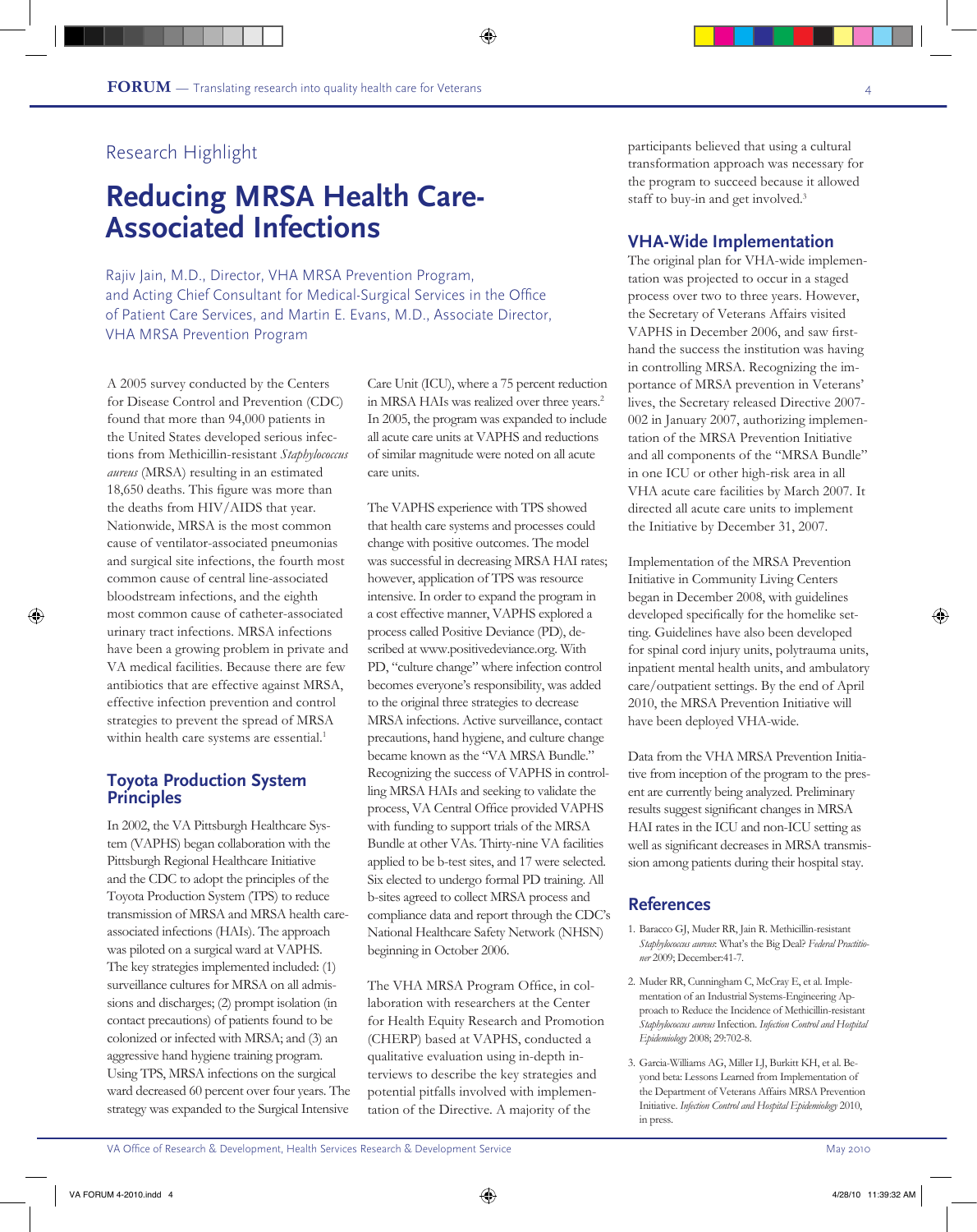# **Tackling Hand-Hygiene Compliance: An Organizational Approach**

Carol VanDeusen Lukas, Ed.D., Center for Organization, Leadership and Management Research, VA Boston Healthcare System, Boston, Massachusetts, and Robert A. Petzel, M.D., VA Under Secretary for Health

Hand hygiene is one of the simplest yet most effective processes for reducing infections in patient care. Hand-hygiene compliance has been the subject of directives in VA and a visible priority in recent surveys of The Joint Commission, national standards by the CDC, and an extensive campaign by the World Health Organization. But despite this high priority and strong evidence that has been available for years, compliance is at best variable. This seemingly simple practice has proven very difficult to bring to reliably high levels of compliance across an organization.

In an effort to improve hand-hygiene compliance, the Center for Organization, Leadership and Management Research (COLMR) worked closely with VISN 23 on a recently completed, three-year intervention based on the premise that although hand hygiene is an individual act, achieving high rates of compliance requires interdependent organizational action.

# **Organizational Components to Facilitate Improvement**

Consistent with our hypotheses, we found that hand-hygiene compliance was strengthened by the presence of three interacting organizational components that medical center managers and clinicians can affect: (1) robust clinical process redesign to engage staff and incorporate evidencebased practices in routine operations; (2) active top leadership commitment to the redesign effort; and (3) links to management structures and processes to support, align, and integrate redesign. Among the seven participating medical centers in VISN 23, four facilities showed high presence of, or fidelity to, these components (fidelity scores of 3.17 to 3.95 on a 4-point scale) while three facilities had lower scores (1.42 to 2.15) showing only partial presence. The four high-fidelity facilities demonstrated statistically significant hand-hygiene improvement over the course of the project while the lower-fidelity facilities did not. The highfidelity facilities also had consistently higher handhygiene scores at the end of the project. These fidelity scores reflect real differences between the high- and lower-fidelity groups in their patterns of behavior and activities across the three model components.

**Clinical process redesign.** All facilities in the study used a variety of education and awareness strategies to improve hand-hygiene compliance. However, the *high-fidelity facilities*  went beyond education and awareness to also undertake process engineering and culture change. Clinical redesign was characterized by energetic, multidisciplinary improvement teams. Teams had strong leaders with excellent project management skills who often paired with clinical leaders and often included experienced improvement experts. All teams went beyond basic process redesign methods to explore higher reliability interventions as compliance plateaued. In the *lower-fidelity group*, clinical process redesign was often more ad hoc. Teams, if appointed, never got off the ground or fell away due to time constraints. Teams collected data but did not use them to help understand possible sources of noncompliance or the impact of their intervention activities. Often, lower-fidelity facilities felt their teams lacked the leadership, authority, or infrastructure to accomplish their goals.

**Active top leadership commitment.** In the *high-fidelity group*, senior facility leaders were supportive of and involved in hand-hygiene improvement efforts. Perhaps most important, senior leadership involvement and support was consistent over time. Senior leaders set clear expectations about target levels of compliance and sent the message that current practices were deficient. In the *lower-fidelity group*, senior leaders either did not see hand hygiene as a high priority or expressed support but were not consistent in

their involvement. In some cases, they modeled good hand hygiene and, for example, addressed it if it came up on patient safety and environmentof-care rounds, but they generated little sense of urgency for improvement.

**Links to senior management structures and processes.** In the *high-fidelity group*, there were explicit strategies to link improvement efforts to senior management. All facilities identified a member of the leadership team as a champion to work actively with the hand-hygiene redesign team. There were clear lines of accountability for performance that did not meet its targets. Facility managers provided resources, such as staff time, for the hand-hygiene improvement efforts. Attention to hand hygiene was regularly rewarded and hand-hygiene success celebrated. In the *lowerfidelity group*, senior leadership champions were less consistently identified and involved. Handhygiene data tended to be reviewed by standing performance improvement or patient safety committees buried several layers below leadership. The result of such disconnection was that project teams felt they did not get consistent direction, cross-department issues went unresolved, and hard-won successes were not recognized.

### **Implications**

Although the three components associated with significant hand-hygiene improvement are within managers' control, implementing them is not always easy. In this project, the presence of the three components varied despite an intervention that was consistent across facilities. Facilities with the highest fidelity to the three components – and through those components to improved hand-hygiene performance – were those that (1) shared the urgency to improve compliance with hand hygiene and (2) had a positive improvement climate including staff experience with quality improvement and organizational values for improvement. These factors suggest dimensions that a medical center might assess to determine the features on which it needs to build in order to implement the three components successfully.

While improved hand-hygiene compliance was the short-term project objective, the broader aim was to test whether focused organizational support of improvement initiatives and alignment of the initiatives with broader organizational goals strengthens the ability of VA medical centers to implement evidence-based clinical practices.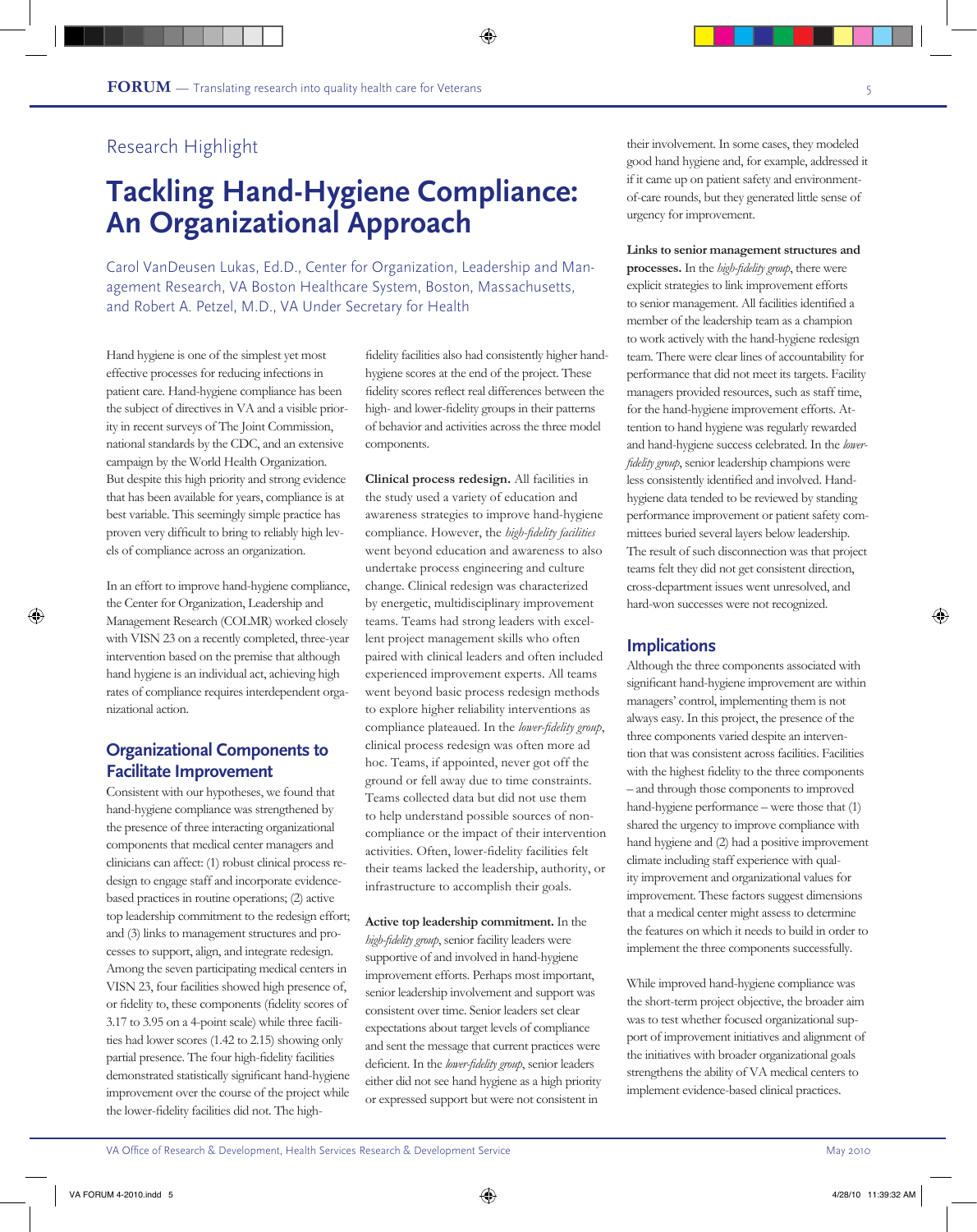# **Preventing Catheter-Associated Urinary Tract Infection in U.S. Hospitals: From Ideas to Action**

Sarah L. Krein, Ph.D., R.N., and Sanjay Saint, M.D., M.P.H., HSR&D Center for Clinical Management Research, Ann Arbor, Michigan

Urinary catheters are frequently used in hospitalized patients and result in substantial morbidity and costs due to catheter-associated urinary tract infection (CAUTI). Urinary catheters may also cause non-infectious complications resulting from reduced mobility or urethral trauma from improper placement or removal. Despite the clinical and economic consequences of CAUTI, a 2005 national survey of both VHA and non-VHA hospitals revealed that preventing CAUTI was a low priority for most U.S. hospitals, with little attention given to either CAUTI or urinary catheters as a patient safety problem.<sup>1</sup>

Several recent initiatives may lead to increased attention on preventing CAUTI, including: (1) changes in the Centers for Medicare and Medicaid Services (CMS) reimbursement policy to not pay hospitals for the costs incurred for hospital-acquired CAUTI; (2) publication of CAUTI prevention recommendations by the Centers for Disease Control and Prevention (CDC)/Healthcare Infection Control Practices Advisory Committee (HICPAC) and others (www.cdc.gov/hicpac/cauti/001\_cauti.html); and (3) a statewide collaborative in Michigan that focuses specifically on the prevention of CAUTI,<sup>2</sup> using an approach that successfully reduced rates of central line-associated bloodstream infection (CLABSI).<sup>3</sup>

**Have these initiatives been effective?** While complete results are not yet available, preliminary data collected in 2009 through another national survey suggest there is still much to be done to prevent CAUTI in U.S. hospitals. For example, the CMS payment change does not affect VHA hospitals and so has not increased CAUTI as a hospital priority within VHA. However, even for non-VHA hospitals, of which the majority report that payment changes have led to a moderate to large increase in the prevention of CAUTI as a hospital priority, the reported use of most prevention practices remains low. Specifically,

both timely removal of urinary catheters and using them only when indicated are perhaps the most effective methods for preventing CAUTI or other catheter-associated complications. Yet, many hospitals – both VHA and non-VHA – do not have a routine system for monitoring catheter placement or discontinuation, and the implementation of effective strategies to promote appropriate use remains elusive. Even in Michigan, where most hospitals have been involved in a program that focuses on the timely removal of urinary catheters, efforts to reduce inappropriate catheter use have been variable.

**What can be done?** Besides identifying potential gaps in the prevention of health careassociated infection, and specifically CAUTI, the focus of our research is to develop, test, and evaluate strategies to address these gaps. Currently we are working with the Michigan Hospital Association Keystone Center for Patient Safety and Quality and hospitals in Michigan to assess and, building on current efforts, to develop effective CAUTI prevention strategies across hospitals.<sup>2</sup> In addition, we look forward to collaborating with the VA's Inpatient Evaluation Center (IPEC) and others as part of a VHA focused CAUTI prevention initiative. While our approach to CAUTI prevention will likely include many of the same general strategies used in prior infection prevention efforts (e.g., the model used by Pronovost and colleagues to reduce CLABSI),<sup>3</sup> preventing CAUTI presents several unique challenges: (1) the lack of highly effective products or approaches for preventing CAUTI; (2) the ubiquity of urinary catheter use throughout the hospital and not primarily in a specialized setting like the intensive care unit; and, (3) the limited importance placed on CAUTI prevention by hospital personnel. Challenges notwithstanding, some of the fundamental components for preventing CAUTI include:

*continued on page 8*

## **Goldstein Receives 2010 Under Secretary's Award for Outstanding Achievement**



Mary K. Goldstein, M.D., M.S., has received this year's prestigious Under Secretary's Award for Outstanding Achievement in Health Services Research. The award recognizes a VA researcher whose work has met three key criteria: improved our understanding of factors that affect the health of Veterans and improved the quality of their care, contributed to the future of VA health services research by inspiring and training the next generation of investigators, and enhanced the visibility of

VA research through national recognition within the research community.

For more than 18 years as a VA health services researcher, Dr. Goldstein has brought scientific distinction to the VA Palo Alto Healthcare System through her contributions to health services research, and has clearly exemplified the three major criteria for this award. Dr. Goldstein serves as Director of the Geriatrics Research Education and Clinical Center (GRECC) at the VA Palo Alto Health Care System.

Dr. Goldstein's research focuses on functional status in geriatrics, hypertension management, application of clinical guidelines and guidelines compliance, and automated clinical decision support systems. Her work in health informatics is known nationally and internationally. Throughout her career, Dr. Goldstein has shared her expertise and experience by actively mentoring VA researchers and clinicians. Over the years, she has generated more than 100 publications, including journal articles and book chapters, in the areas of hypertension, geriatrics, decision-making, and decision support.

Robert A. Petzel, M.D., Under Secretary for Health, presented the award to Dr. Goldstein at the VA Research Week Forum in Washington, D.C. in April.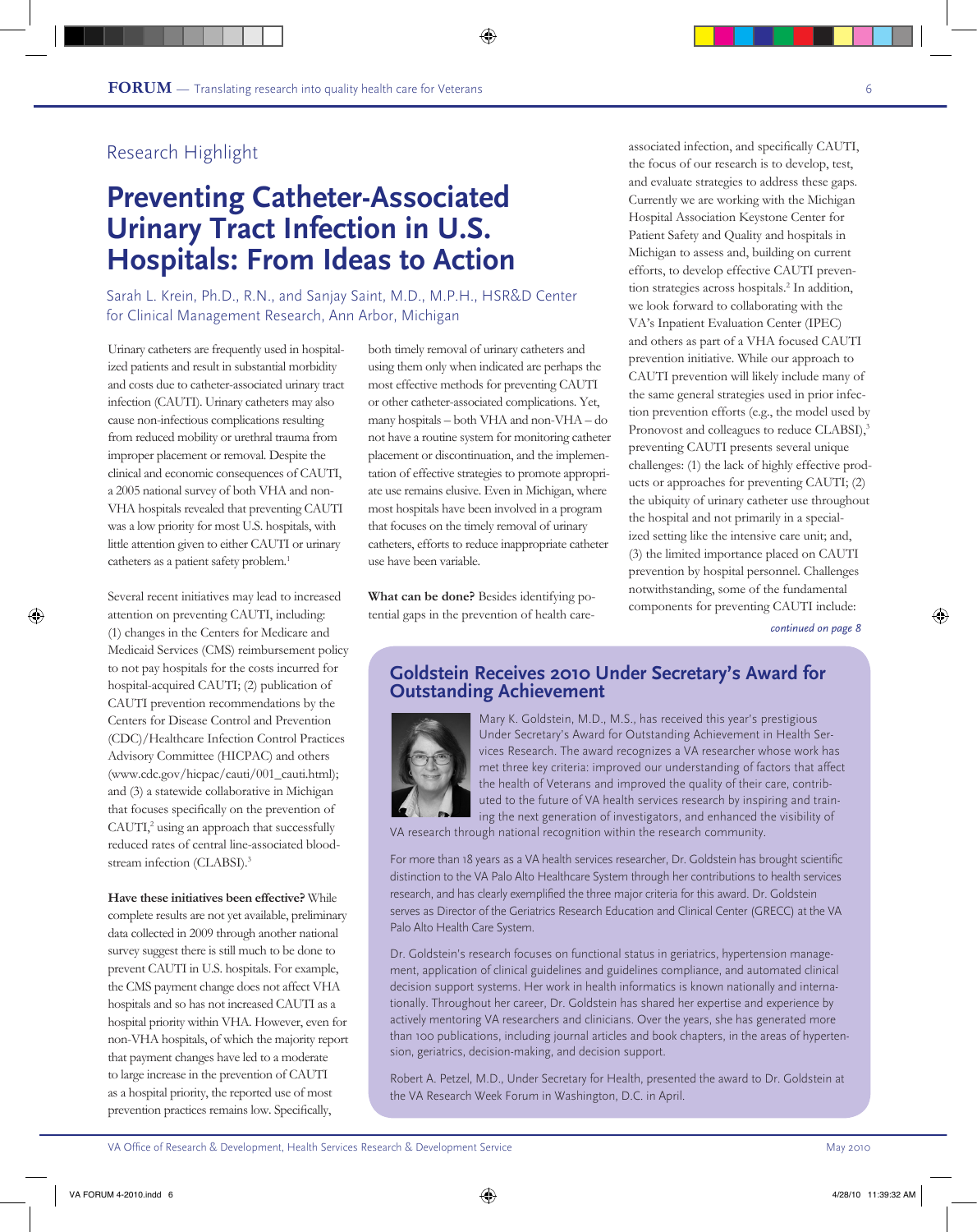# **Creating Systems to Improve ICU Out- comes: Reducing Central Line-Associated Bloodstream Infections and Ventilator Pneumonia in VA ICUs**

Marta L. Render, M.D., Chief, VA Inpatient Evaluation Center, Cincinnati, Ohio, Rachael Hasselbeck, M.S.N., Director, Implementation, VA Inpatient Evaluation Center, Cincinnati, Ohio, and Peter Almenoff, M.D., Assistant Deputy Under Secretary for Quality and Safety, VA Office of Quality and Safety, Kansas City, Missouri

Infections acquired as a consequence of hospitalization are costly and common. In a 2001 review, which ranked safety practices based on the evidence and potential for impact and effectiveness, practices to reduce hospitalacquired infections ranked highly.<sup>1</sup> The *Saving 100,000 Lives* campaign of the Institute for Healthcare Improvement and the elimination of payment for infectious complications of hospitalization by Medicare and other insurers represent external efforts that have targeted hospital-acquired infections.<sup>2</sup>

The VA Inpatient Evaluation Center (IPEC) provides infrastructure to improve outcomes in hospitalized Veterans. IPEC uses information technology to measure variation in outcomes and evidence-based practices, provides benchmarked feedback to both senior and middle-level managers, and creates learning tools for implementation. Organizationally, VA leadership plays a central role in establishing IPEC targets for improvement through an executive board composed of senior regional, national, and local leaders, and a clinical advisory board composed of an ICU director and nurse manager from each of the 21 VA regions.

## **Reducing Central Line-Associated Bloodstream Infection and Ventilator Pneumonia in the ICU**

In the fall of 2005, VA Operations asked IPEC to support the implementation of evidencebased practices (EBP) in the intensive care unit (ICU) to reduce central line-associated bloodstream infections (handwashing, sterile gown

and gloves, bed-sized drape, cap and mask, avoidance of the femoral site, early removal) and ventilator-associated pneumonia (elevation of head of the bed, coordinated daily sedation vacation and spontaneous weaning trial, daily weaning assessment, venous thromboembolism prevention, and stress ulcer prophylaxis). The agreement by regional leadership to support these projects as part of VA's commitment to *Saving 100,000 Lives*, and inclusion of reduction in infection rates in leadership's performance contract created a strong mandate.

To create momentum for this initiative, three hospitals in the field presented their experience in implementing the central line-associated bloodstream infections (CLAB) and ventilatorassociated pneumonia (VAP) bundle and reducing infections during a kick-off web-based call. IPEC contacted every nurse manager and infection control practitioner in VA to learn existing use of measures and practices to reduce hospital-acquired infections. To make implementation easy, a website provided tools such as (1) learning modules that offered CEUs, (2) examples of forcing functions (line cart, checklist for line insertion, and daily goal sheet), (3) adaptable policies and procedures, (4) an annotated bibliography, and (5) guidance for moving practice change. Lacking a system to track hospital-acquired infections nationally, we developed a data management website where hospitals manually entered infection rates using CDC definitions and adherence to evidence-based practices. Rates benchmarked internally and externally were reported quarterly to multiple levels of leadership. IPEC

program managers mentored struggling sites (infections  $> 75<sup>th</sup>$  percentile) who volunteered.

## **Results**

This implementation experience created a template for future initiatives. Facilitators for successful implementation included availability of pilot sites, feedback benchmarked to similar ICUs, leadership commitment, accessible tools to adapt to local circumstances, learning strategies that keep new staff up to date on expected practices and shared expertise across VA hospitals, and a help desk (via the program managers at IPEC) to troubleshoot barriers and mentor. Barriers included use of older frameworks for change (conference room planning rather than rapid tests of change), time constraints, and tapping interest of a physician champion. Given a goal likely to improve patient outcomes based on strong evidence, 260/273 ICUs dropped their infection rates without coaching or participation in a collaborative process. External drivers from regulators and quality organizations and internal drivers such as comparative rates of infections in VA and prioritizing the initiative through inclusion in the leadership performance contract facilitated the interest of VA leadership.

Adherence to both the CLAB bundle and VAP bundle increased. Adherence to composite EBP for CLAB increased from 85 percent in the second quarter of 2006 to 97 percent in 2009. Adherence to composite EBP for VAP increased from 51.6 percent in the second quarter of 2006 to 90.6 percent in 2009, and ventilator days fell by 8,800 from 2007 to 2009. CLAB rates fell (3.8 to 1.8 /1000 line days;  $p \leq 0.01$ ) overall as did the rate of ventilator pneumonia (6.8 to 2.8/ 1000 vent days;  $p <$ 0.01). Struggling sites lacked a functional team, forcing functions, and system to provide feedback to frontline staff.

- 1. Shojania KG et al. Making Health Care Safer: A Critical Analysis of Patient Safety Practices. Rockville, MD: AHRQ Publication No. 01-E058; 2001.
- 2. Berwick DM et al. The 100,000 Lives Campaign: Setting a Goal and Deadline for Improving Healthcare Quality. *Journal of the American Medical Association*. 2006;295(3):324-7.